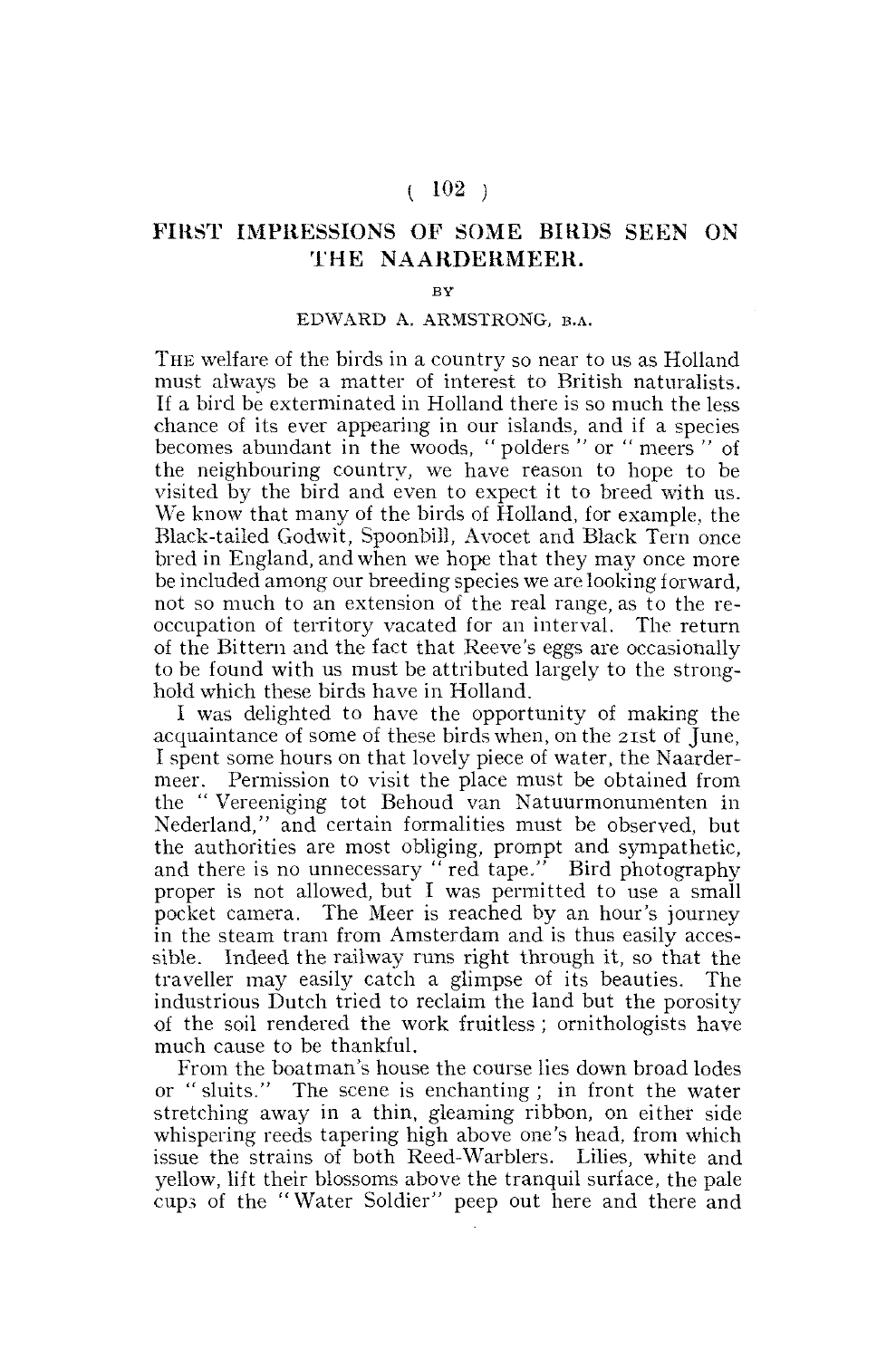## VOL. xvii.] **BIRDS ON THE NAARDERMEEK. 108**

other lovely flowers shine among the reeds. Overhead dart Black Terns *{Chlidonias niger),* a Marsh-Harrier *(Circus ceruginosus)* wheels and soars high aloft and in the distance Purple Herons *(Ardea purpurea)* and Spoonbills *(Platalea leucorodia)* flap across the sky as they seek out remote feeding grounds. The very water is alive with fish.

The Great Reed-Warbler *(Acrocephalus arundinaceus)* is very common. Though only observed now and again as a brown bird flitting from one side of the sluit to the other it



EGG AND YOUNG OF MARSH-HARRIER IN THE NEST. *(Photographed by* E. A. Armstrong.)

makes its presence apparent with its loud song, which, truth to tell, reminds me of a motor-hooter. Yet the song as one hears it is pleasing and the volume of sound greater than one would expect from the size of the bird. It is a common sight to see Bearded Tits *(Panurus biarmicus)* in pairs or family parties clinging to the tall reed stems and pecking at the feathery heads. The call, a metallic, though soft, ring, is very pleasing. The Purple Heron is quite numerous. Its nest is composed of long reeds and built on the reeds. The young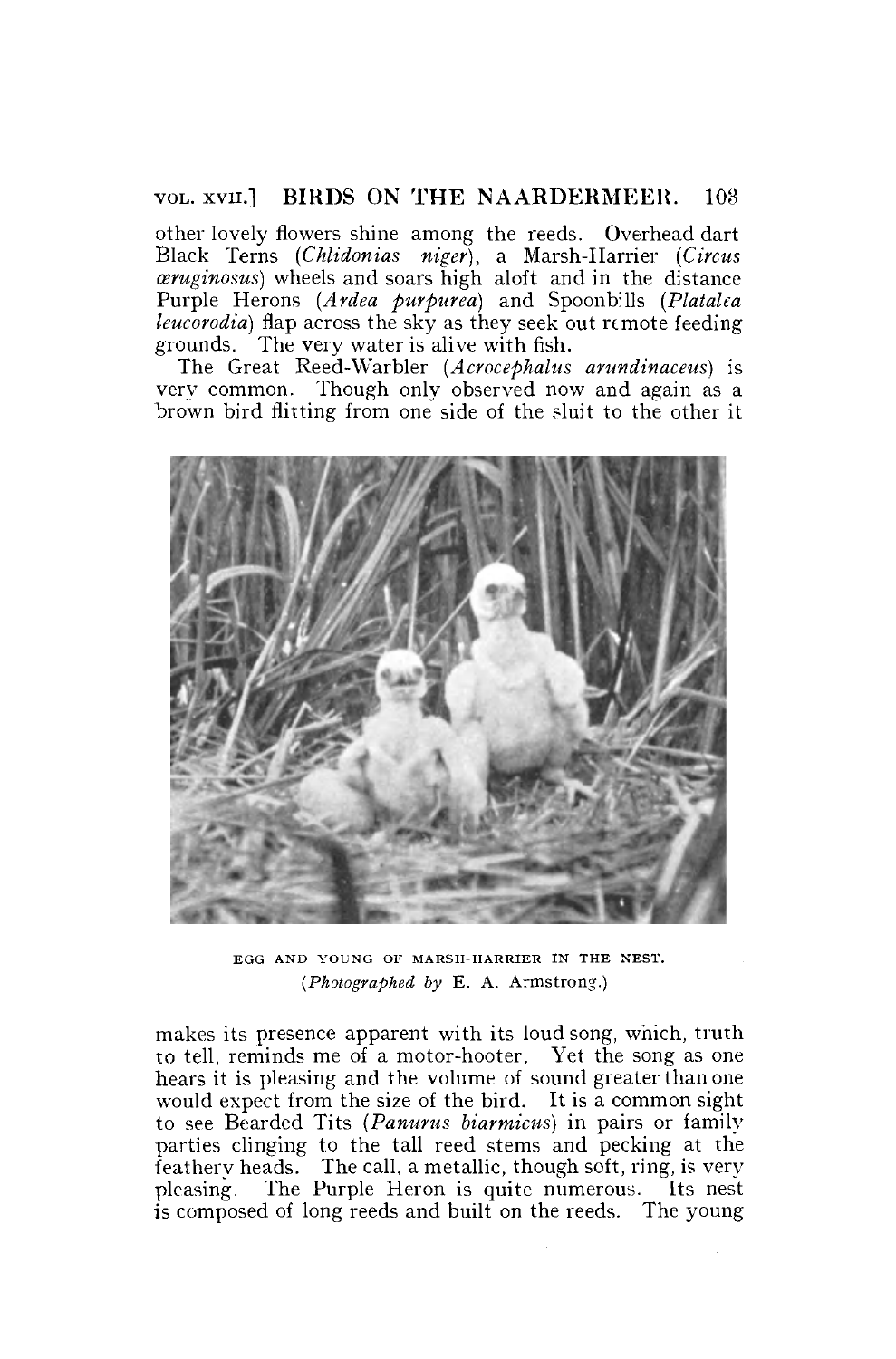in a nest I photographed were quite big but differed somewhat in size. The cry of the Purple Heron seemed to me slightly less of a scream that that of its commoner relation.

Every now and then the monotonous rattling song of Savi's Warbler *(Locustella luscinioides)* rings out, showing that the bird is by no means uncommon on the marsh.

I was shown a nest of the Marsh-Harrier, a substantial structure some three feet or more in diameter and built of reeds. There was no food to be seen. The two young were about a fortnight old, according to the boatman, and still in down. One was smaller and less energetic than the other. There was one egg in the nest. The flight of the adults was graceful and easy. There was a breeze blowing and they soared and glided with great effect. The call is a mewing scream.

The Spoonbill is very carefully protected and one is not allowed to visit the nests. There appear to be about fifteen pairs breeding together in one colony. One bird, recognisable by its mutilated leg, has been observed here for twenty-five years. In flight the bird carries the neck outstretched, differing from the Heron in this ; the legs stretched out behind often sag a little. These birds nested on Texel Island this year where they were troubled by the attentions of a Harrier. On the Island they go to feed on the Prinz Hendrik polder where, thanks to protection, they are not at all wild. I watched one feeding there within eighty yards of where I stood in full view. The bird feeds moving the head rather quickly from side to side, snapping with the bill while advancing in the water. Twice I saw an Avocet chasing one, the larger bird retreating ignominiously. Like Herons they come with considerable regularity to favourite feeding grounds, and on this polder they always came to feed in the evening. They are sociable both in nesting and feeding habits. It is to be hoped that these lovely birds may increase in Holland and that the time is not long distant when they may establish themselves in Norfolk.

On Texel the Black Terns breed on the polders, but on the Naardermeer all the nests I saw were situated on small floating patches of vegetation only a few square yards in size. There were seven nests on one patch within eighteen inches of one another. These patches of rushes may have been cut specially for the birds, but at any rate it would be well worth while creating similar floating islands in those places in England where Black Terns linger in the Spring. At the